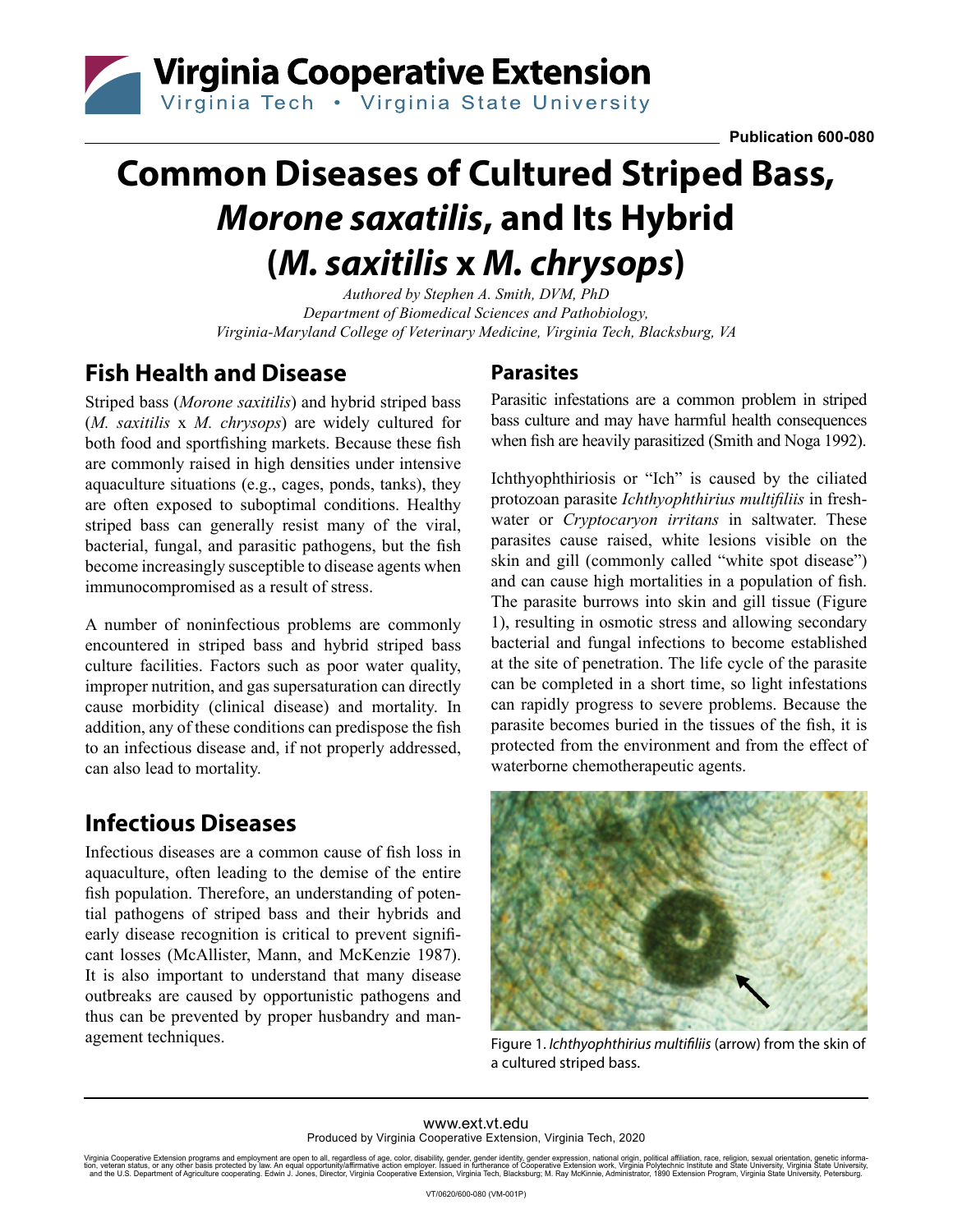Infestations of *Trichodina* sp. and *Chilodonella* sp. in striped bass may cause skin ulceration as well as fin and gill erosion. If these ciliated parasites are present in large numbers, their feeding activity on the surface of the fish can compromise the integrity of the tissues. This often results in osmotic stress and secondary bacterial and fungal infections.

Another ciliated protozoan parasite that commonly causes problems in cultured striped bass is *Epistylis* sp. (Figure 2). This stalked parasite attaches to the skin, fins, or gills of the fish and feeds on suspended material in the water column. The parasite causes irritation and inflammation at the site of attachment, resulting in tissue erosion and secondary infections. The disease caused by this parasite is often called "red sore disease" due to the multiple small, red hemorrhages on the skin. Large numbers of these parasites can also completely cover the gill tissues, reducing oxygen uptake across the gill surface.

Other protozoan parasites of striped bass are *Tetrahymena* sp. and *Uronema* sp. These freshwater and marine parasites, respectively, can burrow directly through intact skin (Figure 3) and migrate to various internal organs. Tissues often have a significant inflammatory reaction, and the normal function of the affected organ can be severely disrupted.



Figure 2. Hemorrhagic lesions of the skin of a striped bass due to *Epistylis* sp.



Figure 3. *Tetrahymena* sp. invasion of the skin of a hybrid striped bass from a recirculation facility. Note multiple organisms (arrows) in tissues of fish.

*Ichthyobodo* sp. are very small tear-shaped flagellated parasites that attach to skin or gill tissue and gain nutrients from the host. Severe infestations and mortalities are often associated with high organic loads in the water and poor husbandry.

The dinoflagellate *Amyloodinium ocellatum* affects striped bass in brackish and saltwater. This parasite, often called "rust" or "velvet," can be found on skin and gill tissue where it appears as small, white-to-reddish spots. Heavy infestations can result in acute mortality due to anoxia and osmotic stress.

Monogeneans are a common external parasite of the skin, fins, or gills of striped bass. These flatworms can cause local irritation at the site of attachment, leading to severe problems when present in high numbers. The presence of these external parasites in a fish population often indicates poor husbandry.

Multiple species of larval digenetic trematodes can invade striped bass tissues (Figure 4). The larval stage of *Clinostomum* sp., known as the "yellow grub," generally encysts in the muscle of the fish. The developing parasite may be readily visible, making the fillet commercially undesirable. The life cycle of these digenetic trematodes includes two additional hosts, generally snails and birds. Removal of one of these hosts will interrupt the life cycle of the trematode and eliminate this parasite problem.



Figure 4. Two larval digenetic trematodes (arrows) in the muscle of a pond-cultured striped bass.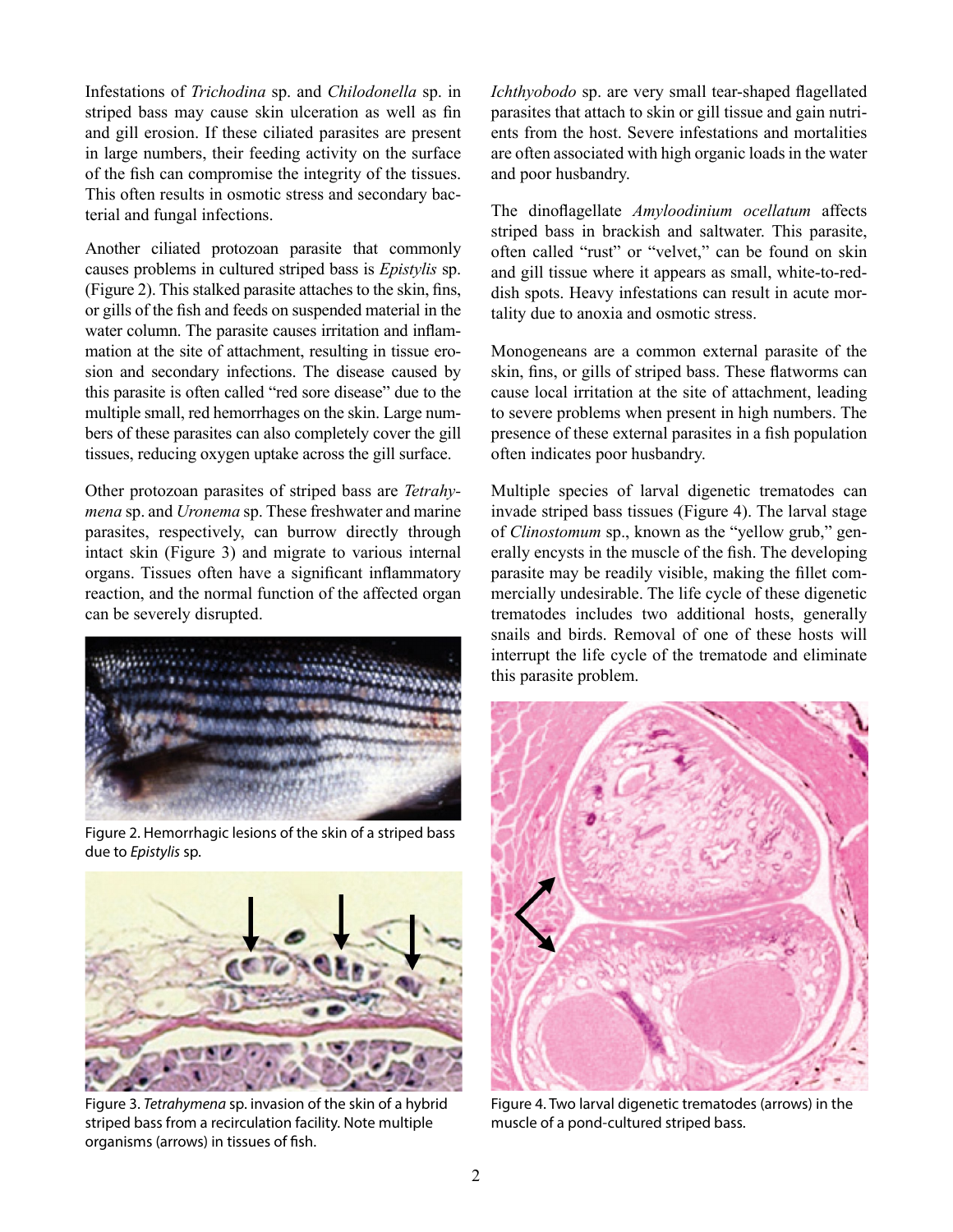In addition, a number of intestinal parasites – including adult digenetic trematodes, tapeworms, and roundworms – have been reported from wild striped bass. However, these are generally not a serious problem in cultured striped bass or their hybrids.

#### **Bacteria**

Most bacterial pathogens of striped bass are ubiquitous in fish and water and may not produce clinical disease. However, when fish become stressed or injured, these infectious agents may cause morbidity and mortality. Furthermore, because striped bass and hybrid striped bass can live in a wide range of salinities, they may be exposed to both freshwater and marine pathogens.

Motile aeromonas septicemia is caused by multiple *Aeromonas* species. Because these bacteria are ubiquitous in the environment, fish can be at risk of disease at any time. Lesions from this type of infection can include hemorrhage and necrosis of the skin, fins, and internal organs.

*Flavobacterium* spp. can cause skin and gill lesions on striped bass and their hybrids. A commonly encountered disease is "columnaris," caused by *F. columnaris*. This pathogen generally causes problems of the skin, fins, and gills, resulting in pale, ulcerative, necrotic lesions. These lesions are often accompanied by secondary fungal infections. Another bacteria of this group, *F. branchiophila*, can cause "bacterial gill disease," resulting in thickening of the gill tissue and hindering oxygen exchange and osmoregulation (Bullock 1990).

Infection with aquatic *Mycobacterium* spp. can result in a chronic disease in cultured striped bass and their hybrids. Affected fish can exhibit various clinical lesions, including skin ulcerations and erosions, abdominal distention, anorexia ("off feed") and a generalized chronic wasting syndrome (Figure 5). Granulomas can form in various organs, destroying normal tissues and disrupting organ functions (Figure 6). Infected fish are unsuitable for human consumption. In addition, aquatic species of mycobacteria can be zoonotic pathogens, i.e., capable of causing disease in humans. Thus, destruction of all infected and exposed fish is generally recommended.

*Streptococcus iniae* can be a serious pathogen of striped bass and other species of fish, most notably tilapia (Shoemaker, Klesius, and Evans 2001). This pathogen causes inflammation of the brain and abdominal cavity as well as necrosis of the liver, spleen, and kidney. The disease can spread quickly through a production facility, and result in high mortalities. This bacterial pathogen is a zoonotic organism.



Figure 5. External appearance of hybrid striped bass infected with mycobacteriosis. Note scale loss and hemorrhagic ulceration of the skin.



Figure 6. Internal appearance of hybrid striped bass infected with mycobacteriosis. Note the abnormal nodular appearance of the spleen (arrow).

*Edwardsiella tarda* occasionally affects striped bass, causing ulcerations and abcesses of the skin, muscle, and internal organs. Often an unpleasant odor accompanies the lesions. This pathogen is also a zoonotic organism and can produce gastrointestinal infection in humans.

Vibriosis is caused by various *Vibrio* spp. and generally affects fish in brackish and marine environments. Fish become lethargic and develop hemorrhagic, ulcerative lesions on the skin, fins, gills, and eyes. The abdominal cavity often contains bloody fluid from hemorrhagic lesions in the internal organs. Pathogenicity depends on the *Vibrio* sp. encountered, and mortality rates appear to be influenced by environmental conditions.

The pathogen *Photobacterium damsela* subspecies *piscicida* is responsible for "pseudotuberculosis" in striped bass raised in brackish or marine water. Fish become discolored, anorexic, and may develop nodular and hemorrhagic lesions in internal organs. Outbreaks of this disease appear to be closely linked to poor husbandry conditions.

#### **Viruses**

Although there are no known viruses that are specifically pathogenic to striped bass or hybrid striped bass, three viral diseases have been described. These viruses can be factors in the overall decline in fish health, making populations more susceptible to other opportunistic infections.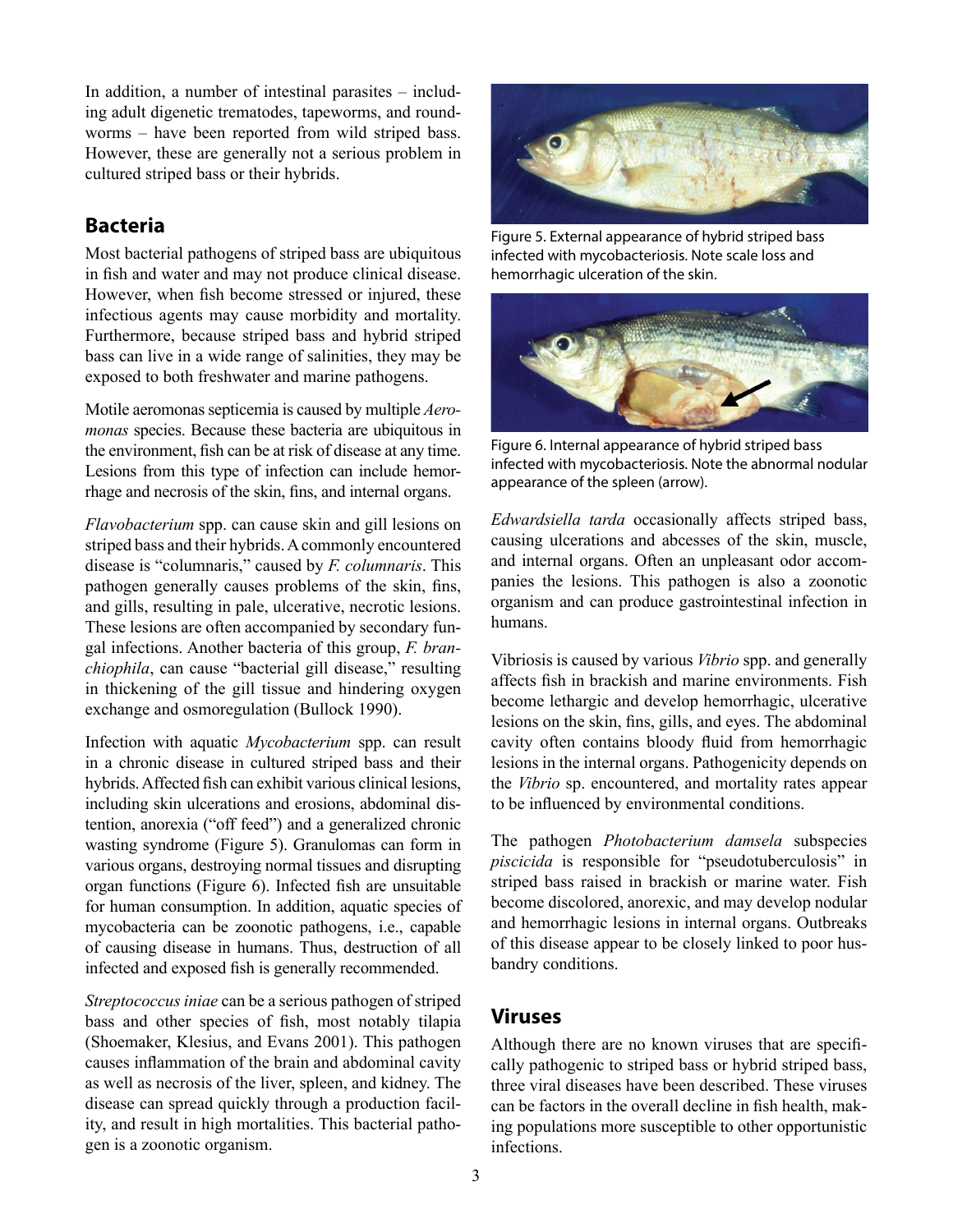Lymphocystis has been reported in striped bass, although the incidence appears to be infrequent (Krantz 1970). This viral disease does not cause severe pathology or death, but it produces small, raised, nodular lesions on the skin and fins. Fish heal after sloughing infected cells, but the virus released from these cells serves as infectious material that can transmit the disease to other fish. Therefore, affected fish populations should be quarantined to prevent the spread of this disease to susceptible fish.

Striped bass have been reported with infectious pancreatic necrosis virus (IPNV). Clinical signs were limited to darkened pigmentation (Schutz et al. 1984). While the ability of the virus to cause mortality is questionable, IPNV can be transmitted from infected striped bass to other susceptible fish species (McAllister and McAllister 1988). This should be taken into account when undertaking polyculture or stocking striped bass into waters with other susceptible species.

The striped bass aquareovirus can cause hemorrhagic lesions of the skin and swim bladder and enlargement of the liver. However, this virus has not been reported to cause mortality (Baya et al. 1990).

#### **Fungi**

Several species of fungi cause infections in striped bass and hybrid striped bass, though only three species are generally considered important.

Saprolegniosis is a fungal disease of fish and fish eggs that is caused by a variety of opportunistic pathogens, including *Saprolegnia* sp. and *Aphanomyces* sp. Infections of the skin, fins, or gills occur when fish are debilitated (e.g., injured, diseased, malnourished, environmentally stressed). The pathogen appears on external surfaces as white-to-brown tufts of cottony growth, which are formed by fungal mycelium that grow on fish. *Saprolegnia* sp. often causes superficial lesions (Figure 7), while *Aphanomyces* sp. usually cause deeper ulcer-



Figure 7. External fungal infection of pond-raised striped bass.

ative lesions that extend into the muscle (Plumb 1997). Because these fungi are usually opportunistic pathogens, saprolegniosis is commonly associated with bacterial or parasitic infections (Bruno and Wood 1999).

*Branchiomyces* sp. can infect striped bass, causing "gill rot" (Meyer and Robinson 1973). This disease is generally associated with the culture of fingerlings in water with high temperatures or high organic content. Fungal hyphae invade the tissues of the gill and affected gills become necrotic, leading to impaired oxygen exchange and osmoregulatory deficiency.

## **Noninfectious Syndromes**

Poor water quality, improper nutrition, gas supersaturation, and soft water are noninfectious problems that may result in high morbidity and mortality in cultured striped bass. Poor water quality (e.g., increased ammonia or nitrites) may lead directly to stress, immunosuppression, and gill pathology, which may predispose fish to secondary infections. Diets high in lipid content have been linked to hepatic lipidosis or "fatty liver syndrome," which may lead to other metabolic problems. Gas supersaturation in fish can result from using water obtained from deep groundwater sources, water with temperature extremes, or recirculated water with air leaks in intake pipes. Supersaturation can cause air bubbles in the skin, fins, and gills, leading to tissue necrosis and chronic stress. Soft water can cause problems in the fish as a result of osmoregulatory imbalance. Morbidity has occurred in striped bass at a water hardness (as calcium carbonate/ $CaCO<sub>3</sub>$ ) below 20 parts per million (ppm), and mortalities have occurred with a hardness below 5 ppm (Mitchell 1989). Water hardness between 150-200 ppm is recommended for striped bass and its hybrids.

## **Diagnostics**

As with other fish diseases, the clinical signs for these striped bass diseases are often similar and nonspecific. Because of this, appropriate diagnostic measures should be undertaken. When sick or recently dead fish are given to a veterinarian or fish health professional, a series of diagnostic tests will be used for disease diagnosis. A complete fish necropsy includes visual inspection, skin scrapes, and gill and fin clips for evidence of parasitic, bacterial, or noninfectious diseases. Cultures from external lesions and internal organs should be taken for bacterial isolation and drug sensitivity testing. Impression smears of internal organs can be used